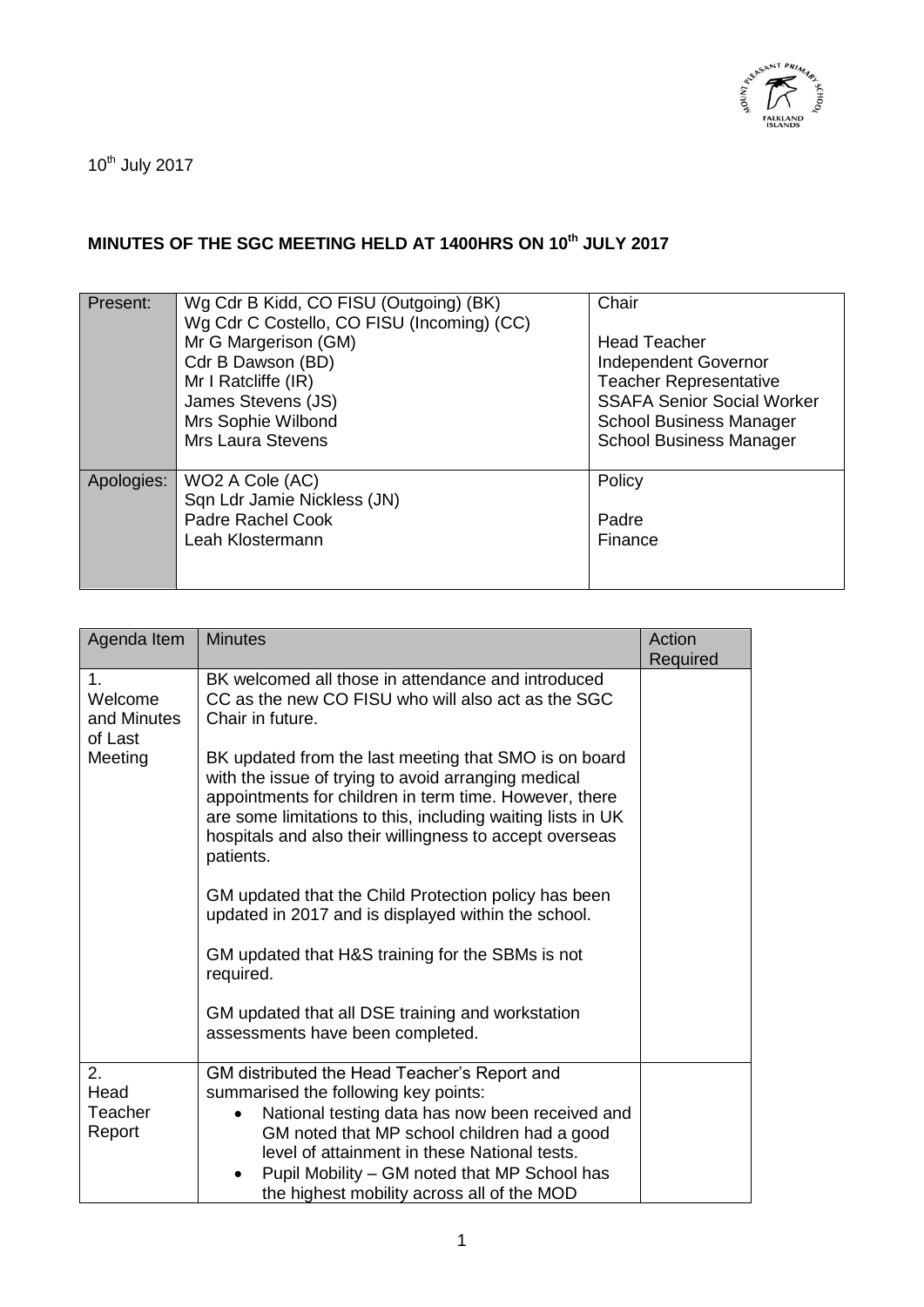

| Schools. By the end of this academic year 34<br>children will have left MPS and there will have<br>been 31 new arrivals.<br>GM briefed that there has been an issue with a<br>non-MOD civilian (i.e. Contractor) being<br>employed, flights to BFSAI booked and them<br>being told that there is a school that their<br>children could attend before any contact had<br>been made with MP School. GM had discussed<br>this issue with the Contractor previously and<br>educated them as to the process that should be<br>followed, however the issue has reoccurred.<br>BK briefed CC about Alan Baynes' visit in May 2017 for<br>a SEN review. GM updated that he still awaits Alan's full<br>report but the verbal feedback he provided was very<br>positive. GM noted that there is no external audit of MP<br>school as there is no independent inspector or advisor<br>for MOD Schools.<br>3.<br>JS updated that he has completed a Safeguarding<br>Safeguarding<br>Strategy and Action Plan for BFSAI which includes<br>some areas relating to MP School - for example: the<br>MASO process. This will be presented to the next<br>JS<br>Safeguarding Board.<br>BK noted that the subject of Safeguarding at MP School<br>is included in the BFSAI Safeguarding Board which<br>reports to the MOD Safeguarding Board.<br>JS noted that the Safeguarding Level 1 pack requires<br>updating to become BFSAI-centric and he is liaising<br>with Hazel Russell (MOD Schools Safeguarding lead)<br>about this issue.<br>JS<br>GM noted that Andy Cole has recently completed a<br>$\mathbf{4}$ .<br>health and safety inspection of the school. The outcome<br>Health and<br>Safety<br>of this was that a manual handling risk assessment<br><b>GM</b><br>must be completed.<br>Mike Cooper (Director DCYP) has written to all MOD<br>Schools following the Grenfell Tower fire in the UK and<br>required that the Force Fire Officer should complete a<br>risk assessment of MP School. This had already been<br>undertaken and our risk assessment is up to date,<br>however the BFSAI Fire Officer is visiting tomorrow<br>morning at 08:30 to review this. DIO are required to<br>complete an inspection of the MP school buildings,<br>which they are currently unaware of. The intention is for<br>the Fire Officer to visit DIO after his inspection tomorrow<br>to discuss this with them. |  |  |
|-----------------------------------------------------------------------------------------------------------------------------------------------------------------------------------------------------------------------------------------------------------------------------------------------------------------------------------------------------------------------------------------------------------------------------------------------------------------------------------------------------------------------------------------------------------------------------------------------------------------------------------------------------------------------------------------------------------------------------------------------------------------------------------------------------------------------------------------------------------------------------------------------------------------------------------------------------------------------------------------------------------------------------------------------------------------------------------------------------------------------------------------------------------------------------------------------------------------------------------------------------------------------------------------------------------------------------------------------------------------------------------------------------------------------------------------------------------------------------------------------------------------------------------------------------------------------------------------------------------------------------------------------------------------------------------------------------------------------------------------------------------------------------------------------------------------------------------------------------------------------------------------------------------------------------------------------------------------------------------------------------------------------------------------------------------------------------------------------------------------------------------------------------------------------------------------------------------------------------------------------------------------------------------------------------------------------------------------------------------------------------------------------------|--|--|
|                                                                                                                                                                                                                                                                                                                                                                                                                                                                                                                                                                                                                                                                                                                                                                                                                                                                                                                                                                                                                                                                                                                                                                                                                                                                                                                                                                                                                                                                                                                                                                                                                                                                                                                                                                                                                                                                                                                                                                                                                                                                                                                                                                                                                                                                                                                                                                                                     |  |  |
|                                                                                                                                                                                                                                                                                                                                                                                                                                                                                                                                                                                                                                                                                                                                                                                                                                                                                                                                                                                                                                                                                                                                                                                                                                                                                                                                                                                                                                                                                                                                                                                                                                                                                                                                                                                                                                                                                                                                                                                                                                                                                                                                                                                                                                                                                                                                                                                                     |  |  |
|                                                                                                                                                                                                                                                                                                                                                                                                                                                                                                                                                                                                                                                                                                                                                                                                                                                                                                                                                                                                                                                                                                                                                                                                                                                                                                                                                                                                                                                                                                                                                                                                                                                                                                                                                                                                                                                                                                                                                                                                                                                                                                                                                                                                                                                                                                                                                                                                     |  |  |
| A fire evacuation was undertaken recently and the<br>school was fully evacuated and checked within 2                                                                                                                                                                                                                                                                                                                                                                                                                                                                                                                                                                                                                                                                                                                                                                                                                                                                                                                                                                                                                                                                                                                                                                                                                                                                                                                                                                                                                                                                                                                                                                                                                                                                                                                                                                                                                                                                                                                                                                                                                                                                                                                                                                                                                                                                                                |  |  |